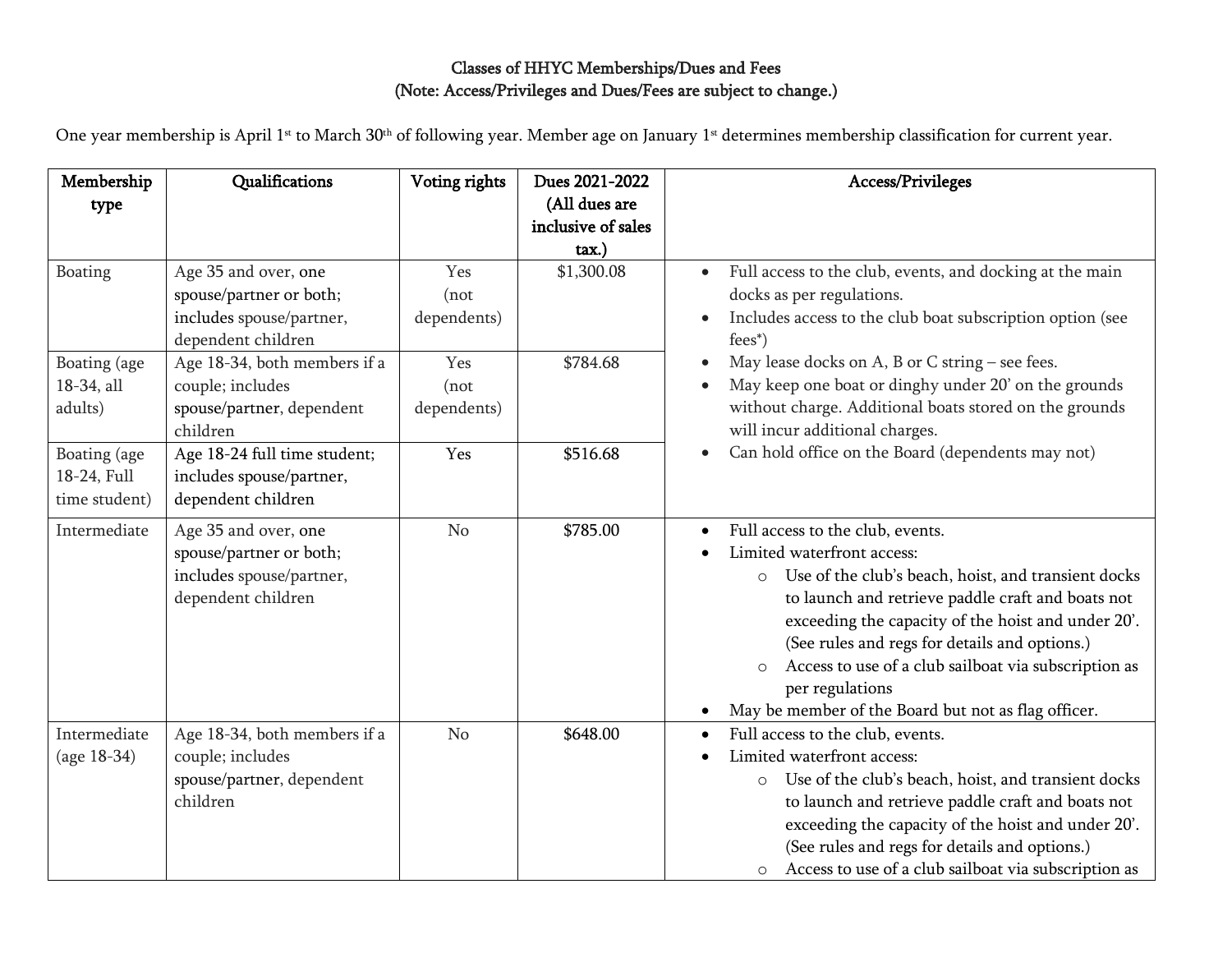|                                        |                                                                                                                        |                             |          | per regulations                                                                                                                                                                                                                                                                                                                                                                                                                                                                                                                                                     |
|----------------------------------------|------------------------------------------------------------------------------------------------------------------------|-----------------------------|----------|---------------------------------------------------------------------------------------------------------------------------------------------------------------------------------------------------------------------------------------------------------------------------------------------------------------------------------------------------------------------------------------------------------------------------------------------------------------------------------------------------------------------------------------------------------------------|
|                                        |                                                                                                                        |                             |          | May be member of the Board but not as flag officer.<br>$\bullet$                                                                                                                                                                                                                                                                                                                                                                                                                                                                                                    |
| Associate                              | Must have previously held<br>HHYC boating membership<br>for 5 years. Includes<br>spouse/partner, dependent<br>children | Yes<br>(not)<br>dependents) | \$368.50 | Full access to the club, events.<br>$\bullet$<br>Do not have waterfront access, except may apply for any<br>$\bullet$<br>of the following (each incurs an additional fee**):<br>Temporary docking on the south side of the B<br>$\circ$<br>string docks as per regulations<br>Access to use of a club sailboat via subscription as<br>$\circ$<br>per regulations<br>Access to launching of kayaks, paddleboards, and<br>$\circ$<br>similar vessels as per regulations (may also rent a<br>small craft bay)<br>Can hold office on the Board<br>$\bullet$             |
| Social                                 | Includes spouse/partner,<br>dependent children                                                                         | N <sub>o</sub>              | \$368.50 | Full access to the club, events.<br>$\bullet$<br>Do not have waterfront access, except may apply for any<br>$\bullet$<br>of the following (each incurs an additional fee**):<br>Temporary docking on the south side of the B<br>$\circ$<br>string docks as per regulations<br>Access to use of a club sailboat via subscription as<br>per regulations<br>Access to launching of kayaks, paddleboards, and<br>$\circ$<br>similar vessels as per regulations (may also rent a<br>small craft bay)<br>May be member of the Board but not as flag officer.<br>$\bullet$ |
| Senior Social<br>$-$ age 65 or<br>over | Singles only, no couples or<br>dependents                                                                              | No                          | \$202.29 | Full access to the club, events<br>$\bullet$<br>Do not have waterfront access.<br>$\bullet$<br>May not hold office.<br>$\bullet$                                                                                                                                                                                                                                                                                                                                                                                                                                    |
| Junior - age<br>$10-17$                | Single only<br>Expires at age 18- must<br>reapply                                                                      | N <sub>o</sub>              | \$106.94 | May not hold office.<br>$\bullet$<br>Full access to the club, events, and docking at the main<br>$\bullet$<br>docks as per regulations<br>May keep one boat or dinghy under 20' on the grounds<br>$\bullet$<br>without charge. Additional boats stored on the grounds<br>will incur additional charges.                                                                                                                                                                                                                                                             |